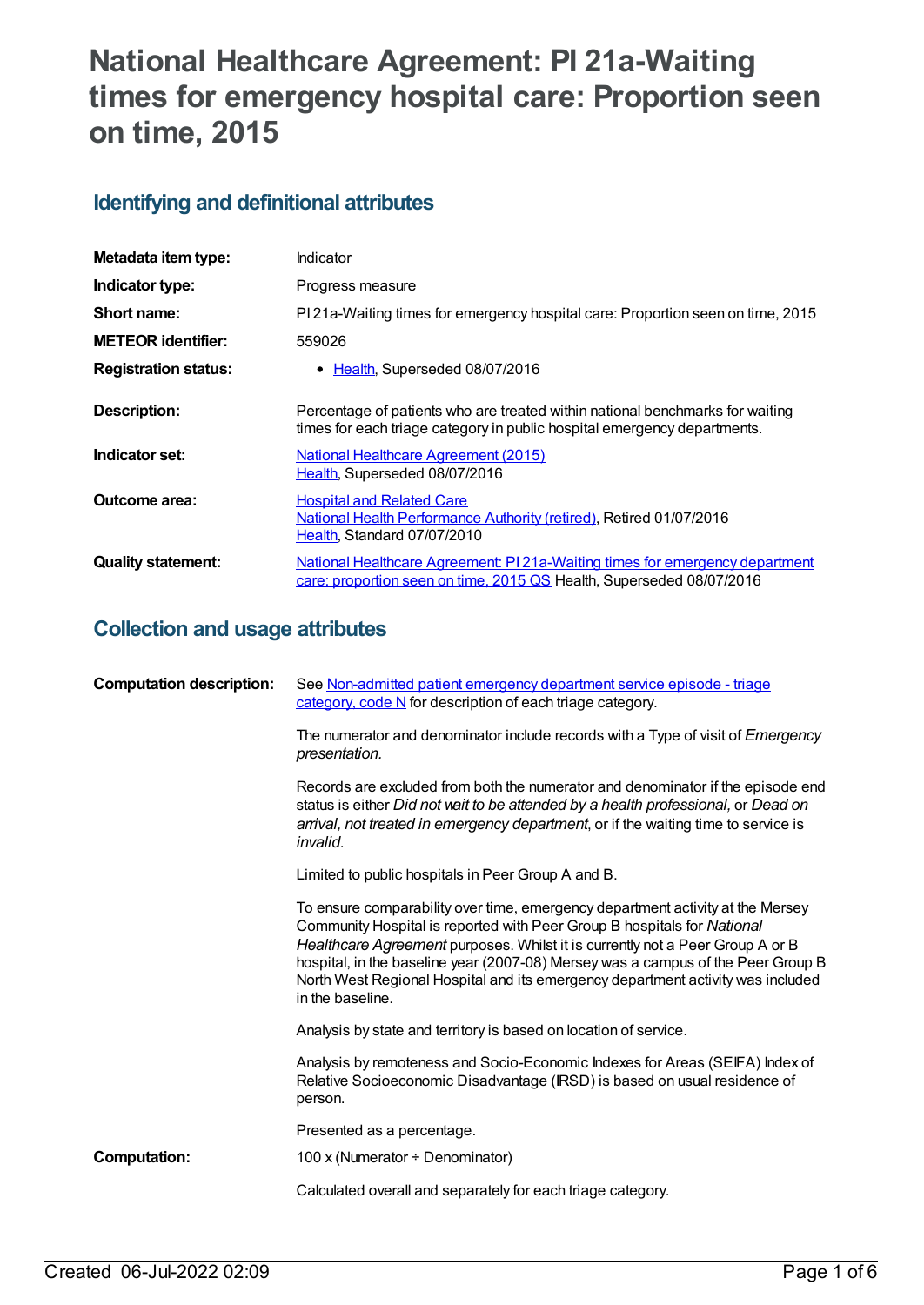**Numerator:** Number of presentations to public hospital emergency departments that were treated within benchmarks for each triage category:

- Triage category 1: seen within seconds, calculated as less than or equal to 2 minutes
- Triage category 2: seen within 10 minutes
- Triage category 3: seen within 30 minutes
- Triage category 4: seen within 60 minutes
- Triage category 5: seen within 120 minutes

#### **Numerator data elements: Data Element / Data Set**

Non-admitted patient emergency department service [episode—type](https://meteor.aihw.gov.au/content/270362) of visit to emergency department, code N

#### **Data Source**

National [Non-admitted](https://meteor.aihw.gov.au/content/394733) Patient Emergency Department Care Database

**NMDS / DSS**

[Non-admitted](https://meteor.aihw.gov.au/content/509116) patient emergency department care NMDS 2013-14

**Guide for use**

Data source type: Administrative by-product data

### **Data Element / Data Set**

Non-admitted patient emergency department service [episode—triage](https://meteor.aihw.gov.au/content/390392) category, code N

#### **Data Source**

National [Non-admitted](https://meteor.aihw.gov.au/content/394733) Patient Emergency Department Care Database

#### **NMDS / DSS**

[Non-admitted](https://meteor.aihw.gov.au/content/509116) patient emergency department care NMDS 2013-14

#### **Guide for use**

Data source type: Administrative by-product data

## **Data Element / Data Set**

Non-admitted patient emergency department service [episode—waiting](https://meteor.aihw.gov.au/content/390412) time (to service delivery), total minutes NNNNN

#### **Data Source**

National [Non-admitted](https://meteor.aihw.gov.au/content/394733) Patient Emergency Department Care Database

#### **NMDS / DSS**

[Non-admitted](https://meteor.aihw.gov.au/content/509116) patient emergency department care NMDS 2013-14

#### **Guide for use**

Data source type: Administrative by-product data

**Denominator:** Total presentations to public hospital emergency departments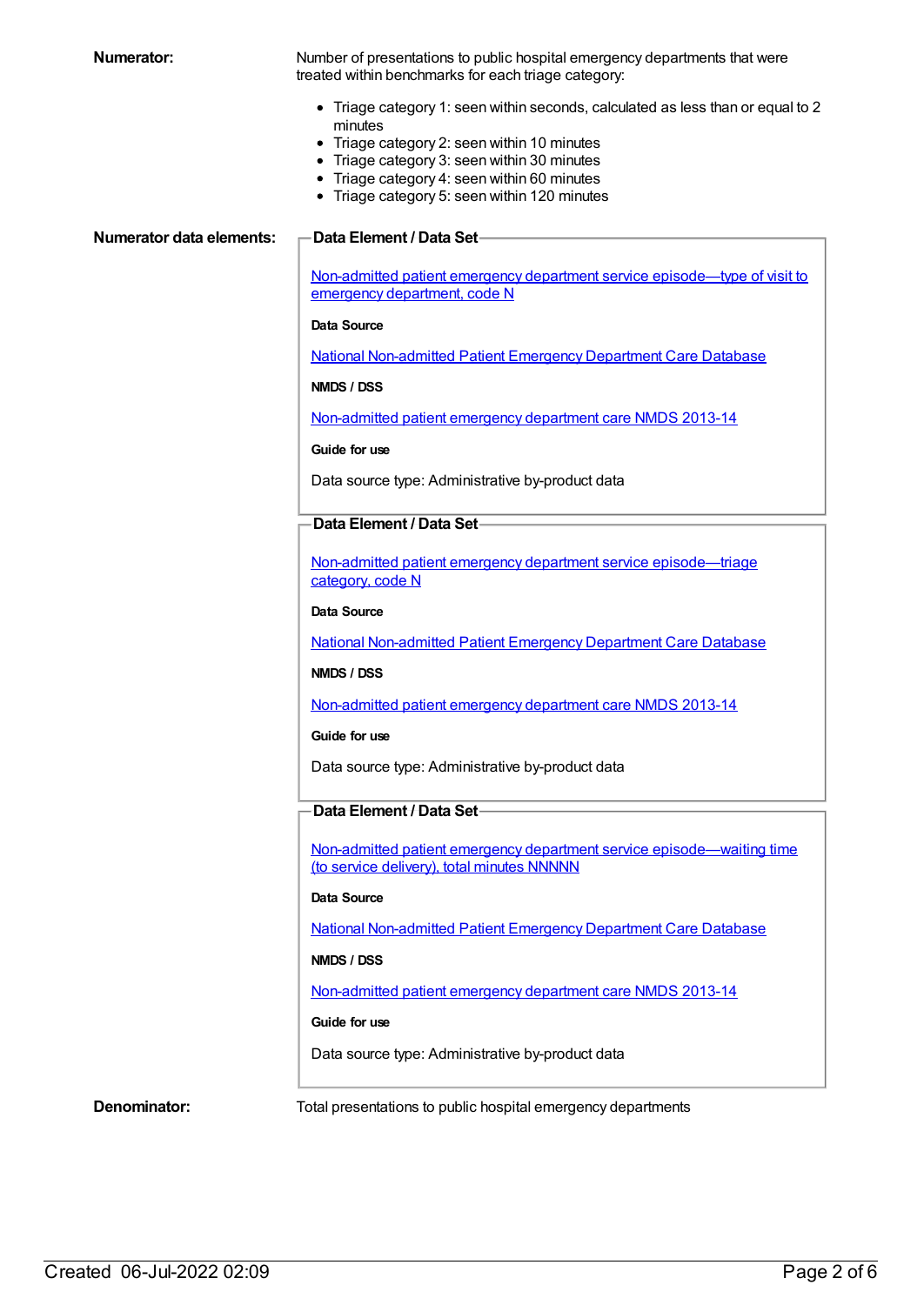### **Denominator data elements:**

### **Data Element / Data Set**

Non-admitted patient emergency department service [episode—type](https://meteor.aihw.gov.au/content/270362) of visit to emergency department, code N

#### **Data Source**

National [Non-admitted](https://meteor.aihw.gov.au/content/394733) Patient Emergency Department Care Database

**NMDS / DSS**

[Non-admitted](https://meteor.aihw.gov.au/content/509116) patient emergency department care NMDS 2013-14

**Guide for use**

Data source type: Administrative by-product data

### **Data Element / Data Set**

Person-person identifier, XXXXXX[X(14)]

#### **Data Source**

National [Non-admitted](https://meteor.aihw.gov.au/content/394733) Patient Emergency Department Care Database

#### **NMDS / DSS**

[Non-admitted](https://meteor.aihw.gov.au/content/509116) patient emergency department care NMDS 2013-14

**Guide for use**

Data source type: Administrative by-product data

### **Data Element / Data Set**

Non-admitted patient emergency department service [episode—episode](https://meteor.aihw.gov.au/content/322641) end status, code N

#### **Data Source**

National [Non-admitted](https://meteor.aihw.gov.au/content/394733) Patient Emergency Department Care Database

**NMDS / DSS**

[Non-admitted](https://meteor.aihw.gov.au/content/509116) patient emergency department care NMDS 2013-14

#### **Guide for use**

Data source type: Administrative by-product data

**Disaggregation:** 2012–13 (revised for peer group) and 2013–14—Nationally, by Triage category, by 2011 Socio-Economic Indexes for Areas (SEIFA) Index of Relative Socioeconomic Disadvantage (IRSD) deciles.

> 2012–13 (revised for peer group) and 2013–14—State and territory, by Triage category by:

- $\bullet$  peer group
- Indigenous status
- remoteness (Australian Statistical Geography Standard (ASGS) Remoteness Structure)
- 2011 SEIFA IRSD quintiles

Disaggregation by peer group is limited to Peer Groups A and B, as this is the scope of the collection, and coverage varies for other hospitals by state and territory.

Some disaggregation may result in numbers too small for publication.

| <b>Disaggregation data</b> |  |
|----------------------------|--|
| elements:                  |  |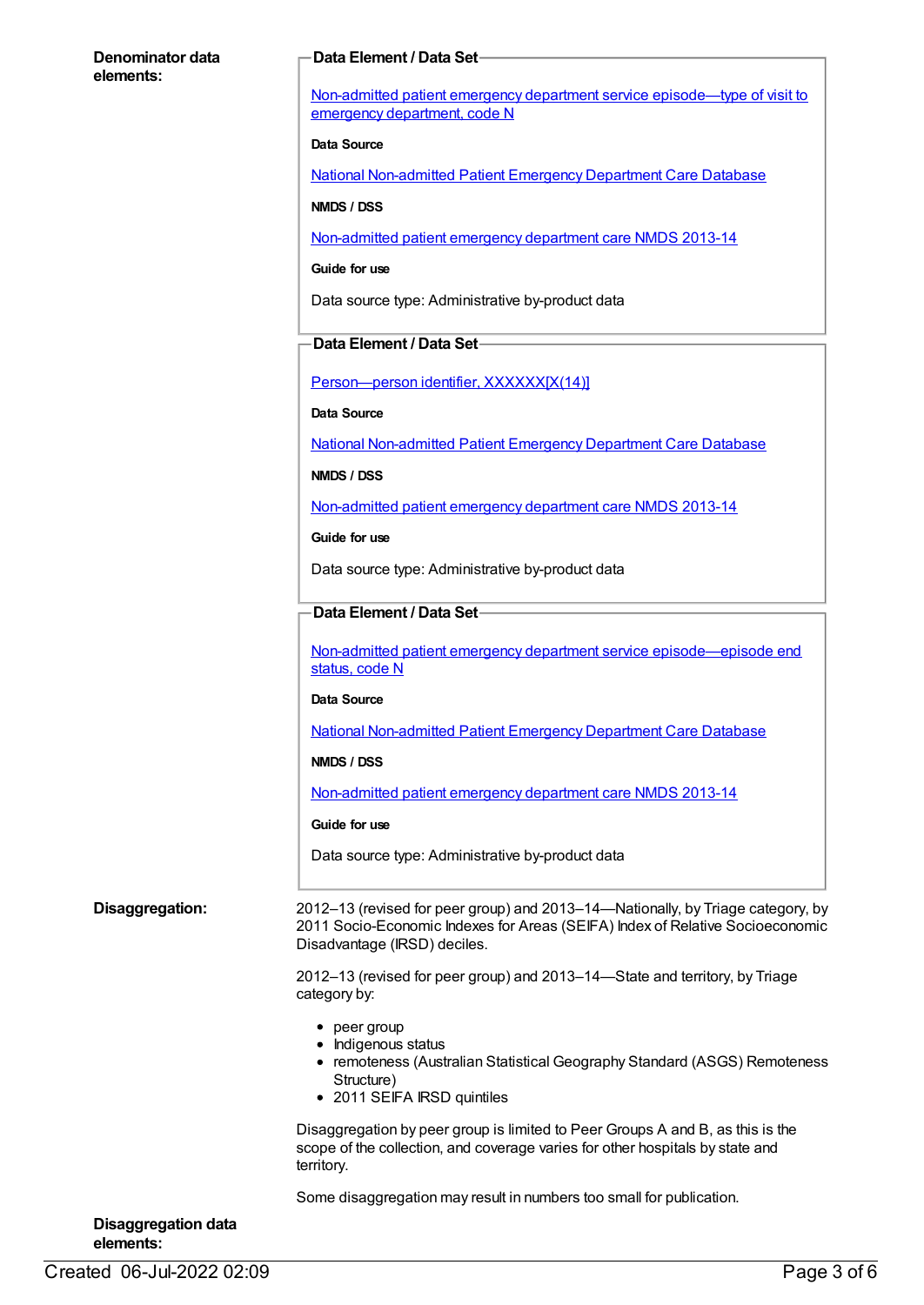### **Data Element / Data Set**

#### **Data Element**

Public hospital peer group

**Data Source**

National [Non-admitted](https://meteor.aihw.gov.au/content/394733) Patient Emergency Department Care Database

**NMDS / DSS**

[Non-admitted](https://meteor.aihw.gov.au/content/509116) patient emergency department care NMDS 2013-14

**Guide for use**

Data source type: Administrative by-product data

# **Data Element / Data Set**

[Establishment—Australian](https://meteor.aihw.gov.au/content/269941) state/territory identifier, code N

**Data Source**

National [Non-admitted](https://meteor.aihw.gov.au/content/394733) Patient Emergency Department Care Database

**NMDS / DSS**

[Non-admitted](https://meteor.aihw.gov.au/content/509116) patient emergency department care NMDS 2013-14

**Guide for use**

Data source type: Administrative by-product data

# **Data Element / Data Set**

[Person—Indigenous](https://meteor.aihw.gov.au/content/291036) status, code N

**Data Source**

National [Non-admitted](https://meteor.aihw.gov.au/content/394733) Patient Emergency Department Care Database

**NMDS / DSS**

[Non-admitted](https://meteor.aihw.gov.au/content/509116) patient emergency department care NMDS 2013-14

**Guide for use**

Data source type: Administrative by-product data

# **Data Element / Data Set**

Non-admitted patient emergency department service [episode—triage](https://meteor.aihw.gov.au/content/390392) category, code N

### **Data Source**

National [Non-admitted](https://meteor.aihw.gov.au/content/394733) Patient Emergency Department Care Database

### **NMDS / DSS**

[Non-admitted](https://meteor.aihw.gov.au/content/509116) patient emergency department care NMDS 2013-14

### **Guide for use**

Data source type: Administrative by-product data

# **Data Element / Data Set**

[Person—area](https://meteor.aihw.gov.au/content/469909) of usual residence, statistical area level 2 (SA2) code (ASGS 2011) N(9)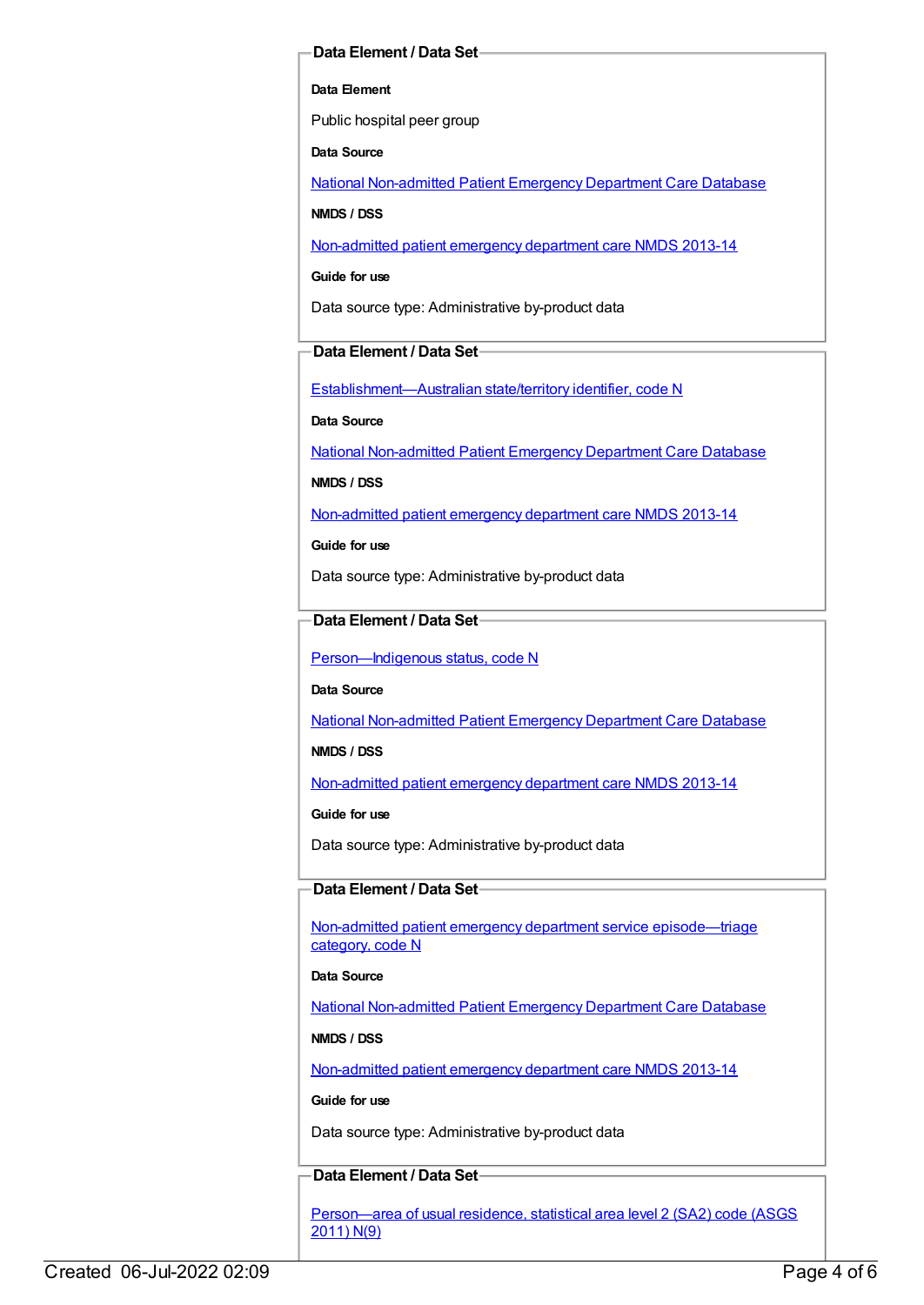|           | Data Source                                                                                                                                                                                                                                                                                                                            |
|-----------|----------------------------------------------------------------------------------------------------------------------------------------------------------------------------------------------------------------------------------------------------------------------------------------------------------------------------------------|
|           | <b>National Non-admitted Patient Emergency Department Care Database</b>                                                                                                                                                                                                                                                                |
|           | NMDS / DSS                                                                                                                                                                                                                                                                                                                             |
|           | Non-admitted patient emergency department care NMDS 2013-14                                                                                                                                                                                                                                                                            |
|           | Guide for use                                                                                                                                                                                                                                                                                                                          |
| Comments: | Data source type: Administrative by-product data<br>Used for disaggregation by remoteness and SEIFA IRSD<br>Most recent data available for 2015 National Healthcare Agreement (NHA)<br>performance reporting: 2013-14.                                                                                                                 |
|           | For 2012-13 data, the 2011 SEIFA IRSD quintile and decile data were produced<br>using the Australian Standard Geography Classification geographical unit of<br>Statistical Local Area. For 2013-14 data, the 2011 SEIFA IRSD quintile and decile<br>data will be produced using the Australian Statistical unit of Statistical Area 2. |

# **Representational attributes**

| Percentage   |
|--------------|
| Real         |
| Person       |
| <b>NN[N]</b> |
|              |

# **Indicator conceptual framework**

| <b>Framework and</b> | <b>Accessibility</b> |
|----------------------|----------------------|
| dimensions:          |                      |

# **Data source attributes**

| Data sources:             | Data Source                                                             |
|---------------------------|-------------------------------------------------------------------------|
|                           | <b>National Non-admitted Patient Emergency Department Care Database</b> |
|                           | Frequency                                                               |
|                           | Annual                                                                  |
|                           | Data custodian                                                          |
|                           | Australian Institute of Health and Welfare                              |
| Accountability attributos |                                                                         |

# **Accountability attributes**

| <b>Reporting requirements:</b>                         | National Healthcare Agreement                                                                             |
|--------------------------------------------------------|-----------------------------------------------------------------------------------------------------------|
| <b>Organisation responsible</b><br>for providing data: | Australian Institute of Health and Welfare                                                                |
| collection required:                                   | <b>Further data development /</b> Specification: Final, the measure meets the intention of the indicator. |

# **Source and reference attributes**

# **Relational attributes**